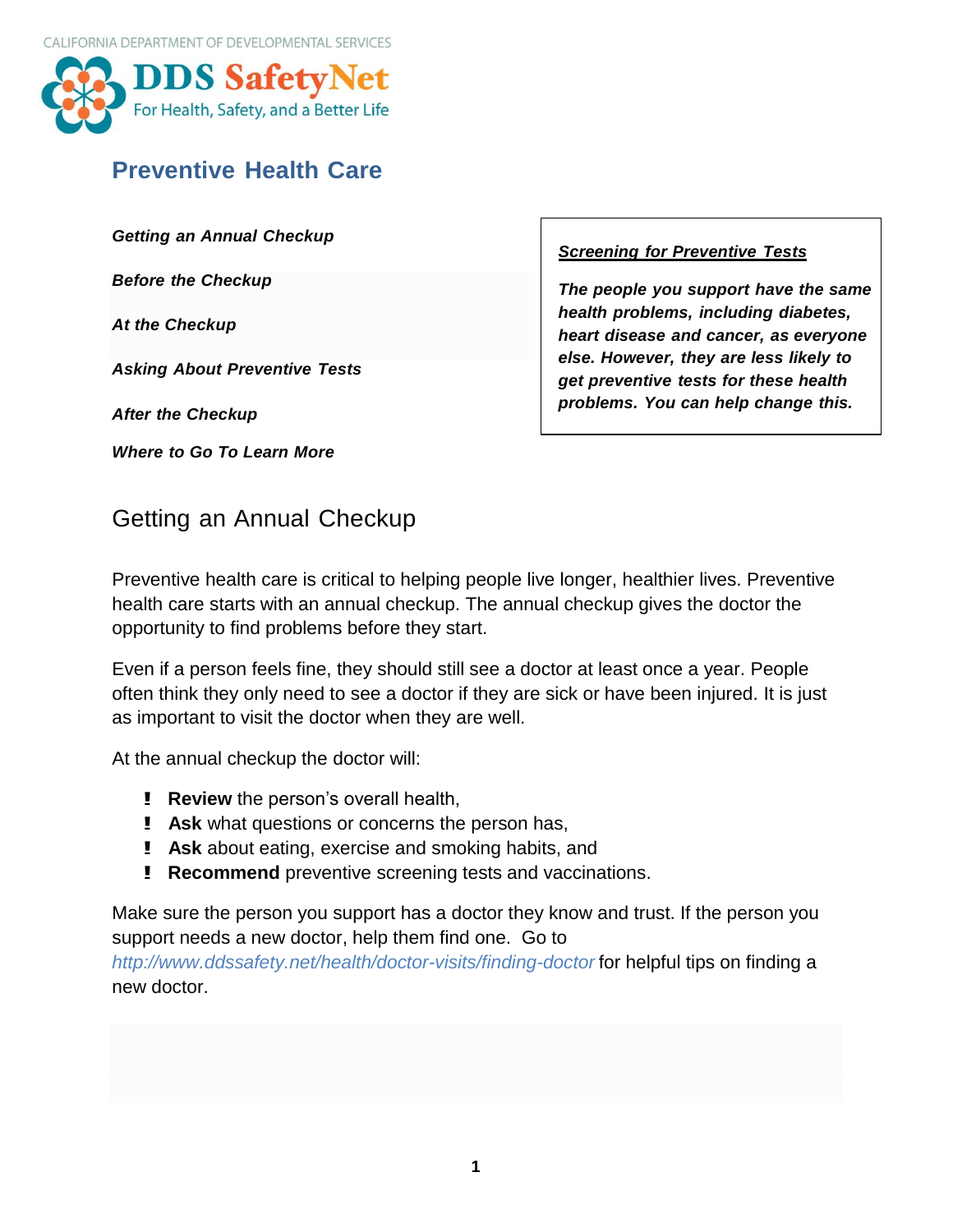

## **Before the Checkup**

*1. Develop a written list of questions and concerns for the doctor. Use this list for help: [http://www.ddssafety.net/health/preventive-health/your-list](http://www.ddssafety.net/health/preventive-health/your-list-questions-ask-doctor)[questions-ask-doctor](http://www.ddssafety.net/health/preventive-health/your-list-questions-ask-doctor)*

**Talk with the person and their team to learn about any health concerns. Spend time and ask lots of questions.**

Look for changes in a person's behavior. For example, when a person stays in their room most of the time, stops eating, or seems tired or irritable all the time. These changes may be a sign of a health problem.



The annual checkup is a chance to get everyone's questions asked and answered. Go over the list of questions and concerns with the person you support and their team to make sure you have ALL the questions. For example, if the person is worried about the possibility of skin cancer, ASK about it.

*2. Develop a written list of medications for the person. Use this tool as a guide: <http://www.ddssafety.net/health/preventive-health/my-medicine-list>*

## **Include all medications the person takes, including vitamins and other supplements.**

Provide information about when, how much and why the medication is taken. Make sure the doctor knows if the person:

- has any problems taking the medications;
- or, if the medication is not working for them.

## *3. Talk to the person you support about asking the doctor what preventive tests may be needed.*

**Preventive tests look for health problems before a person has symptoms.** The earlier health problems are found, the easier they are to treat.

The people you support have the same health problems, including diabetes, heart disease and cancer, as everyone else. However, they are less likely to get preventive tests for these health problems. You can help change this!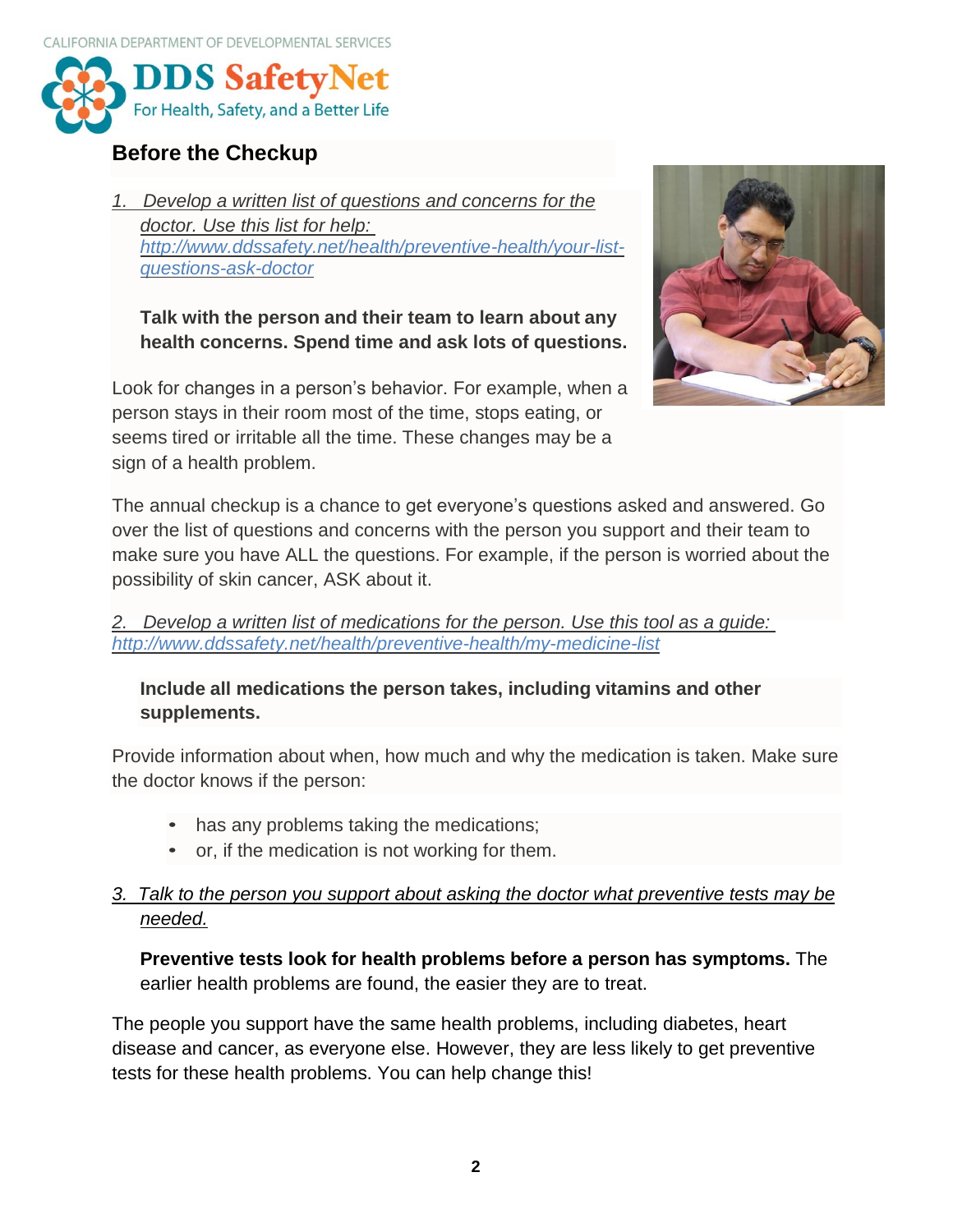

All adults should be tested for being overweight, for obesity, and for high blood pressure. The person's need for additional preventive tests will be based upon their age, sex, health and family history. The doctor should be asked about preventive tests for:

| High cholesterol     | Men and Women     |
|----------------------|-------------------|
| Type 2 diabetes      | Men and Women     |
| Colon cancer         | Men and Women     |
| <b>Breast cancer</b> | <b>Women Only</b> |
| Cervical cancer      | <b>Women Only</b> |
| Osteoporosis         | Men and Women     |
| Prostate cancer      | Men Only          |

Use the complete *Health Screenings Recommended by Age and Sex* chart when discussing preventive tests that may be needed with the person you support: *[http://www.ddssafety.net/health/preventive-health/preventive-health-screenings-you](http://www.ddssafety.net/health/preventive-health/preventive-health-screenings-you-need)[need](http://www.ddssafety.net/health/preventive-health/preventive-health-screenings-you-need)*. Take it to the annual checkup and review it with the doctor.

## *4.Talk to the person you support about asking the doctor what vaccines (shots) may be needed.*

Different shots protect people from different diseases. For up to date information on recommended vaccinations, go to [http://www.cdc.gov/vaccines/schedules/.](http://www.cdc.gov/vaccines/schedules/)

## *5.Talk About What to Expect at the Annual Checkup.*

## **Explain to the person you support what will happen during the visit:**

## **Receptionist**

First, a receptionist will greet the person. She or he may ask them to answer some health questions.

#### **Nurse**

Next, a nurse will:



- Take their blood pressure to test for high blood pressure.
- Get their height and weight to check for being overweight or for obesity.

The nurse will take the person to the doctor's examining room.

#### **Doctor**

The doctor will review the information about the person and do a physical exam. The physical exam is to check for signs of a health problem.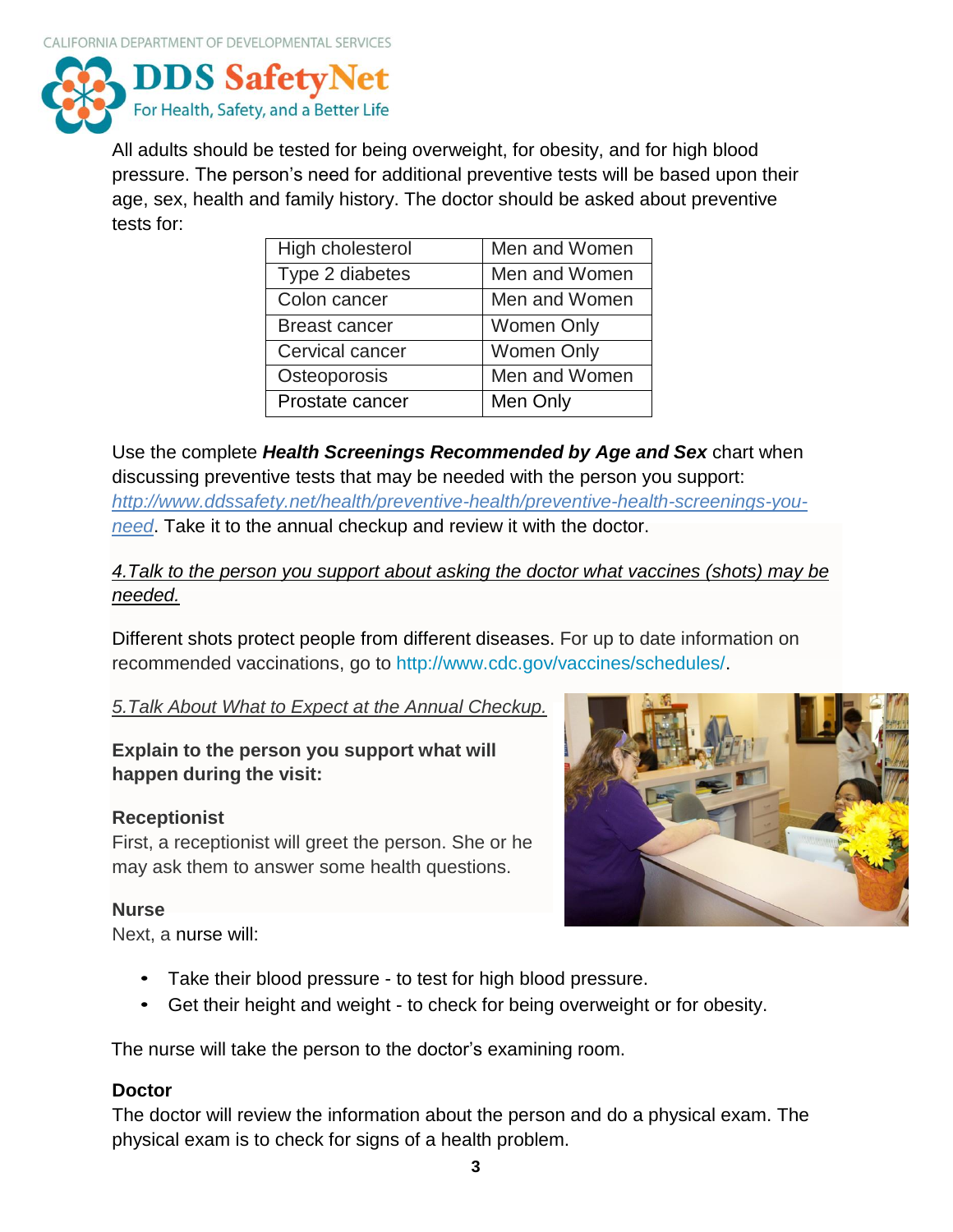

The doctor will ask about any concerns. This is the time for the individual to get questions answered. Make sure the person is OK asking all the questions. You may want to practice together ahead of time.

#### *6. Ask the person what support they will need at the checkup.*

Some individuals will want you to go with them. They may want help asking questions and taking notes. Others may want to go to the checkup on their own. In either situation, be sure the person is prepared.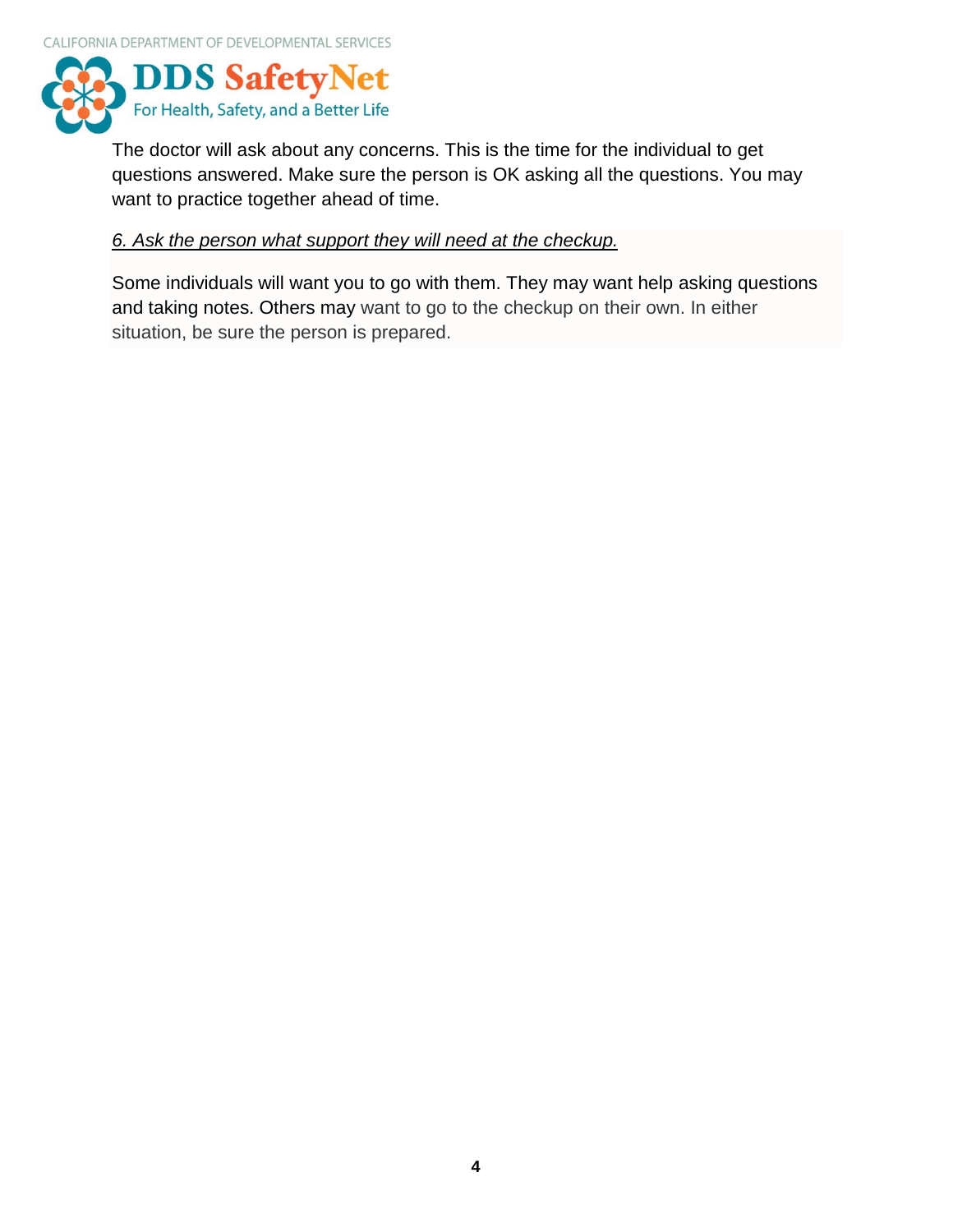

# **At the Checkup**

Give the doctor copies of the person's lists of:

- 1) questions and concerns, and
- 2) medications.

Make sure you do the following things:

\* Go over the list of questions and concerns. Be sure all the questions are asked and answered in a way that you both understand.

#### *Screening for Preventive Tests*

*The people you support have the same health problems, including diabetes, heart disease and cancer, as everyone else. However, they are less likely to get preventive tests for these health problems. You can help change this.*

- \* Review any existing health problems. Make the doctor aware of any changes.
- \* Go over the list of medications. Discuss any difficulty in taking medications. Tell the doctor if the medications aren't working. Share if you are having any side effects from the medicine.
- \* Ask the doctor what preventive tests the person may need.
- \* Ask the doctor if any vaccinations or booster shots are needed.
- \* Ask the doctor what additional things the person can do to stay healthy. The doctor may ask questions about the person's exercise, eating and smoking habits.

**Make sure ALL these questions get asked and answered.** Take notes. Write down important information or ask the doctor to write it down. Ask for written instructions for any medication changes.

## **Asking About Preventive Tests**

If the doctor recommends a preventive test, make sure the person gets answers to these questions:

- $*$  What is the test for?
- \* What can I do to prepare? When and where will I get the test? Do I need to have someone go with me?
- \* What happens during the test? Will it be painful? Is there anything else I should know about the test?
- \* Can I eat before the test? Should I take my medications?
- \* When and from whom will I get my results?

Ask the doctor where to get more information. Again, take notes and get written instructions for scheduling the preventive test.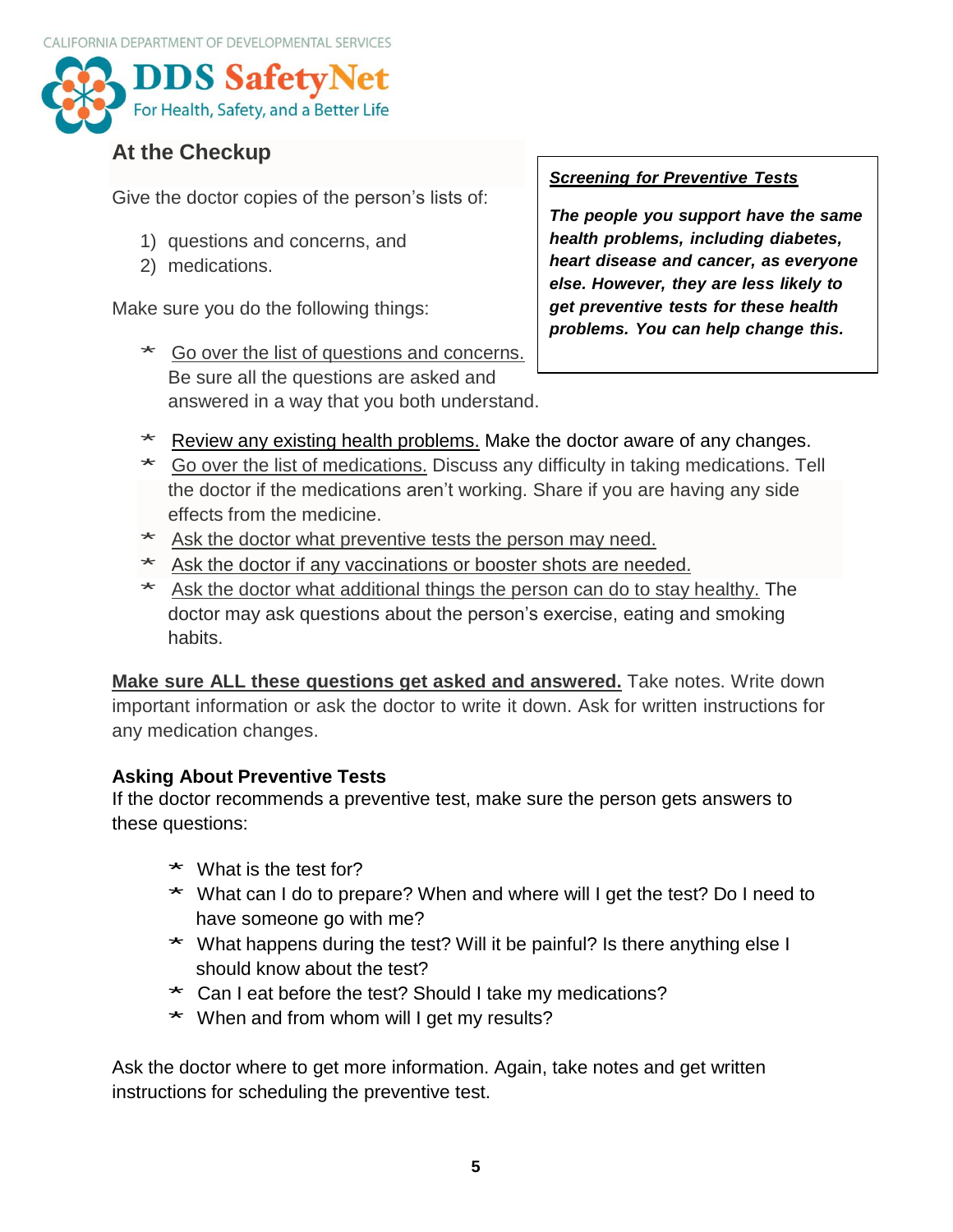

## **After the Checkup**

Share your notes from the checkup with the person you support. Go over the doctor's answers to the questions on the person's list.

If the doctor recommends a preventive test, help the person to schedule the test. Some people may be afraid to take a particular test. You can support the person by providing information to help the person:

- Understand more about why the test is important to them.
- Feel more comfortable.
- Know what to expect.

Talk about what assistance they will need or want during their appointment. A companion may provide needed support.

A mammogram is a typical test that a doctor would order to screen for breast cancer. Click on *[http://www.ddssafety.net/health/preventive-health/screening-breast-cancer](http://www.ddssafety.net/health/preventive-health/screening-breast-cancer-get-mammogram)[get-mammogram](http://www.ddssafety.net/health/preventive-health/screening-breast-cancer-get-mammogram)* for easy to understand information to share with the person you support.

There are many on-line resources that provide helpful information about other preventive tests. Some are listed under *Additional Resources* at the end of this article, but there are many more.

Make sure test results are explained to the person in a way they understand. You may need help from a doctor or a nurse.

Make plans to follow-up on the doctor's recommendations. They may include getting more exercise, eating a healthier diet, and to stopping smoking. For more information on eating right, being active and how to stop smoking, go to [www.ddssafety.net](http://www.ddssafety.net/)

**Remember to put the annual checkup on the calendar for next year!** Preventive health care is critical to helping people live longer, healthier lives.